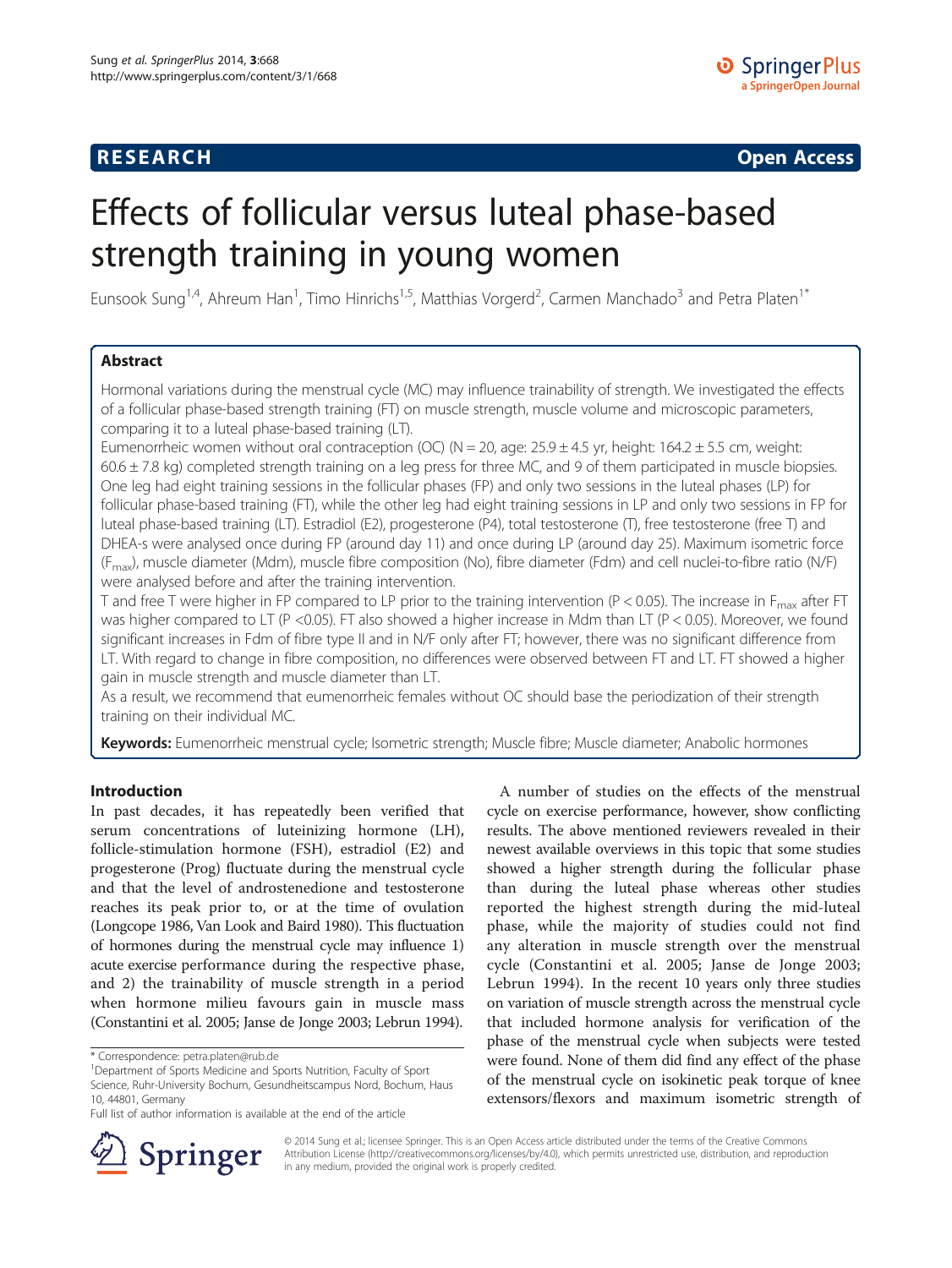knee extension (Bambaeichi et al. [2004\)](#page-9-0), on maximum voluntary isometric force of the first dorsal interosseus muscle (Elliott et al. [2003](#page-9-0)), or on handgrip strength and isokinetic muscle strength of knee extensors (peak torque), muscle endurance and one leg hop test (Fridén et al. [2003](#page-9-0)).

The effects of the phase of the menstrual cycle on trainability of strength in humans are even less clear, even though the available empirical evidence is promising. The only strength training intervention study using the different hormonal milieu of FP and LP as modulators of training adaptability analysed the possible divergent effects of training stimuli in either FP or LP on the amount of strength gain in healthy women (Reis et al. [1995](#page-9-0)). The authors described a higher trainability of strength of one-leg knee extensor muscles in 7 women when the respective leg was mainly trained for 4 weeks in FP compared to a training periodization without regarding the phase of the cycle. Despite the small number of subjects and wide inter-individual variability all subjects of this study showed higher strength adaptations during the follicular-phase based training.

One possible link between MC-depending training induced increases in muscle mass is the fluctuation of steroid hormones throughout the cycle and their possible effects on protein synthesis. The effects of estrogens on the human muscle have mainly been investigated in peri- and postmenopausal women. The striking decline in muscle strength occurring during the perimenopausal and postmenopausal period can be reversed by hormone replacement therapy (Bergström [1962](#page-9-0); Jabbour et al. [2006](#page-9-0)). Discovery of 3 types of estrogen receptors has led to the finding that estrogen may govern the regulation of a number of downstream genes and molecular targets (Enns and Tiidus [2010](#page-9-0); Lowe et al. [2010\)](#page-9-0). Very recently estrogen receptor α and ß have been shown to be involved in muscle differentiation including slow myosin-heavy chain isoform (MHC) which is the dominant MHC isoform in type I fibres (Pellegrini et al. [2014](#page-9-0)) indicating that estrogens might influence muscle fibre type distribution. Further, one recent study reported that those women using hormone replacement therapy had significantly greater up-regulation of pro-anabolic gene expression both at rest and following eccentric exercise compared to a control group (Dieli-Conwright et al. [2009\)](#page-9-0). Estrogens may also positively influence post-damage repair processes through activation and proliferation of satellite cells which are well known mechanism for skeletal muscle cell adaptation after a (strength) training stimulus (Enns and Tiidus [2010](#page-9-0)). Furthermore, it has recently been postulated that the beneficial effect of estrogens on muscle strength is accomplished by improving the intrinsic quality of skeletal muscle, whereby fibres are enabled to generate force, i.e. myosin strongly binds to

actin during contraction, which might also lead to higher strength gains during training (Lowe et al. [2010](#page-9-0)).

Several recent clinical trials have indicated that testosterone supplementation at physiological doses in androgendeficient women induce improvements in lean body mass clearly indicating the pro-anabolic effects of low-level testosterone on female skeletal muscle. These physiological effects may be critical for athletic performance and strength, albeit the effects of testosterone supplementation in women with serum androgen concentrations within the normal range has not been studied (Enea et al. [2011](#page-9-0)).

Only very few data exist on the physiological effects of progesterone (P4) on the female skeletal muscle cell. Recent studies have consistently found amino acid oxidation and protein degradation to be greater in the luteal phase (LP) compared with the follicular phase (FP) at rest and during exercise. It appears that P4 is responsible for the consistent finding of increased protein catabolism in LP, while estrogens may reduce protein catabolism (Oosthuyse and Bosch [2010](#page-9-0)).

All these studies support the hypothesis that estrogen and testosterone induce anabolic effects and progesterone has more katabolic effects on the skeletal muscle and that timing of strength training according to hormone concentrations might affect skeletal muscle adaptions. Indeed, Reis et al. [\(1995](#page-9-0)) did include analysis of steroid hormones in the above mentioned strength training intervention study. In short, they found estradiol in the training period being positively correlated with the muscle cross sectional area, estradiol before the training period being positively correlated with the development of maximal strength after one menstrual cycle, changes of progesterone between the luteal phases being negatively correlated with the development of maximal strength, and testosterone in the training period being positively correlated with the changes of the muscle cross sectional area. Although the authors summarised that the sample was very small and correlations do not necessarily represent cause-and-effect relationships, they concluded that the findings of their study suggest to consider not only testosterone and free testosterone but additionally the characteristic female hormones like estradiol and progesterone when investigating the interrelations between the physical performance and the endocrine system of female athletes.

Overall, the existing data indicate a more anabolic state in FP and the peri-ovulatory phase of the MC, compared to a more catabolic state in LP. No study, however, has so far combined the analysis of strength, macroscopic and cellular parameters after menstrual-cycle triggered training. Therefore the aim of the present study was to investigate the effects of menstrual cycle phase-based strength training on strength, macroscopic and microscopic muscle adaptations in a controlled training intervention study in healthy young females.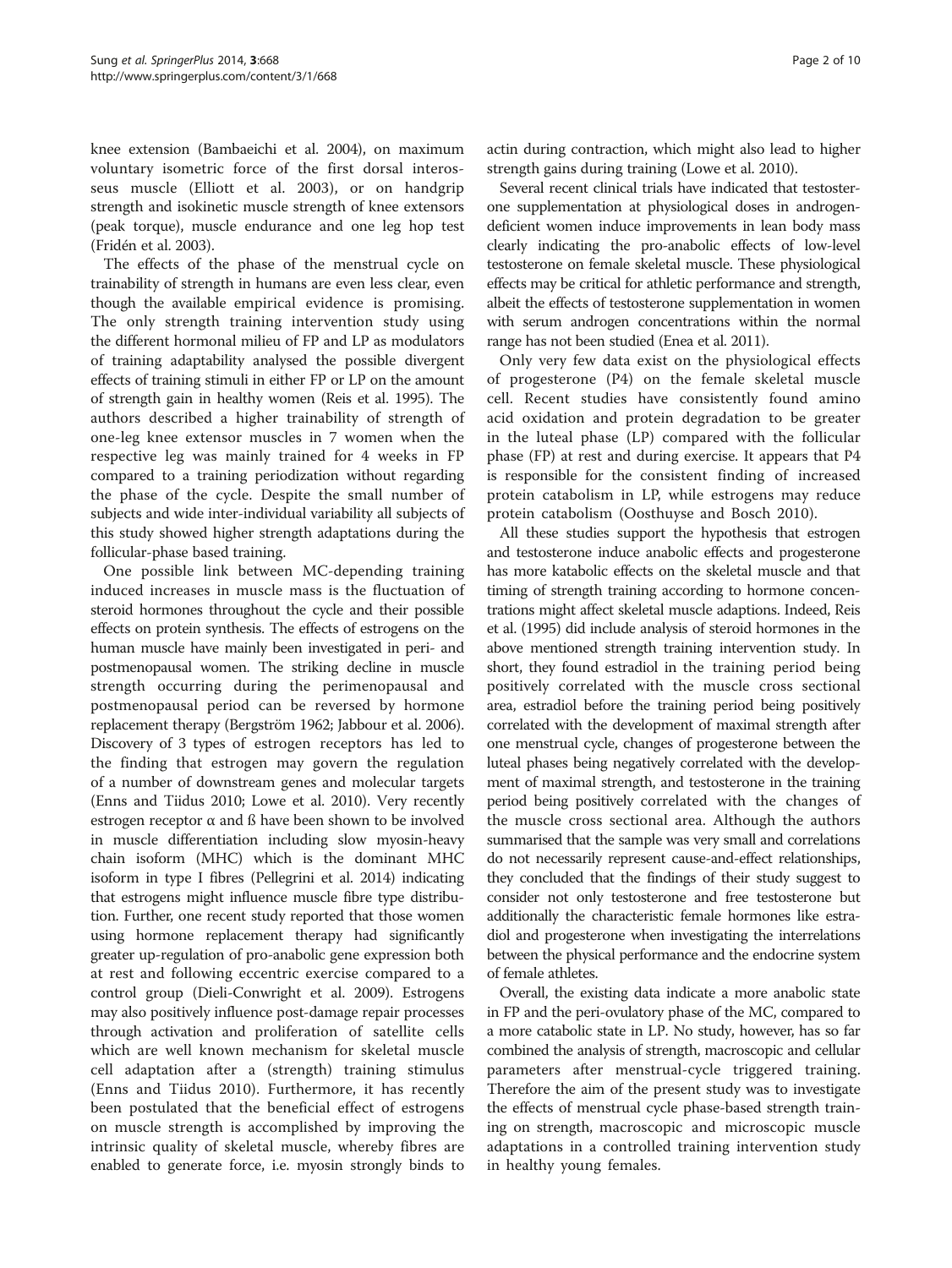### **Methods**

#### Subjects

20 healthy eumenorrheic women (mean  $(\pm SD)$  age: 25.9  $\pm$ 4.5 yr, height: 164.2 ± 5.5 cm, weight: 60.6 ± 7.8 kg) volunteered to participate in this study. Subjects were either untrained or moderately trained students from the university who partly participated in sport programs like aerobics or yoga. Some of them used a bicycle for transportation purposes. All subjects performed less than 2 hours of regular physical training per week. No one was experienced in or was currently performing resistance training. Subjects had not been taking oral contraceptives (OC) or any other hormonal treatments during the year prior to participation in this study and had no history of any endocrine disorders. All subjects had regular menstrual cycles  $(28.6 \pm 2.3 \text{ days})$ , and basal body temperature increased during the luteal phase of each cycle. Prior to the study, participants were informed about the purpose, procedures and risks of the study, however were not informed about the underlying hypotheses in order to avoid influence of motivation especially on maximal strength diagnosis. Blinding of training frequency concerning the phase of the menstrual cycle was not possible. Written informed consent was obtained from each participant. Approval for the study was obtained from the Ethics Committee of the Medical Faculty of Ruhr-University Bochum, Germany.

# Experimental design

This study was a controlled trial where the effects of two different menstrual cycle-based leg strength training programs were compared to each other (follicular phasebased- (FT) versus luteal phase-based training (LT)). Every participant performed both programs at the same time: one program with one leg, the other program with the other leg. To eliminate effects of a preference for one body side, the assignment of training programs to body sides was performed by randomization. The duration of the study for the individual participant was based on the length of the menstrual cycle. The entire study took five MC (two control cycles followed by three training cycles) which was equivalent to about 140 days considering that one menstrual cycle took approximately 28 days.

Throughout the whole study period the individual menstrual cycle integrity was analysed by measurements of basal body temperature and documented in a menstrual cycle calendar. If no clear increase in body temperature could be demonstrated around the middle of any of the menstrual cycles the subject was excluded from the study. Four subjects were excluded according to missing mid-cycle increase in body temperature. The remaining n = 20 subjects all had detectable increments of mid-cycle basal body temperature in each of five menstrual cycles. In the second control cycle and in each training cycle, blood samples for hormonal analysis were taken from a

cubital vein on day 11 (late follicular phase) and on day 25 (late luteal phase) of the menstrual cycle when cycle length was between 27 and 29 days. When cycle length was between 30 and 31 days, venous blood was collected on day 13 and on day 27, and when cycle length was between 25 and 26 days, venous blood was collected on days 9 and 23. The condition of blood sampling was strictly standardized. Blood was taken between 8 and 9 am after an overnight fasting with the subjects staying in supine position. Strength of maximum isometric knee extension  $(F_{\text{max}})$  was measured around day 11 and around day 25 of the menstrual cycle, according to the individual length of the cycle. The sum of the diameters of rectus femoris, vastus intermedius and vastus lateralis muscle (Mdm) were measured on day 25 and muscle biopsies were taken from vastus lateralis muscle on day 27. Strength training was performed throughout the three consecutive training cycles.  $F_{\text{max}}$  was repeatedly measured throughout the training period on day 14 and on day 27 in each training cycle. In the third training cycle, the investigations which had been performed in the second control cycle (blood sampling,  $F_{\text{max}}$ , Mdm, muscle biopsy) were repeated on the respective days.

We did not control for diet during the intervention period. Subjects, however, were instructed not to change their normal diet pattern and they did not reply any change when we asked them. Further, subjects were instructed to maintain their normal physical activity pattern outside the strength training. If they planned any one-leg training outside the study they were instructed not to do any of this training within the study period.

#### Monitoring of menstrual cycle integrity

In order to determine the exact individual training and testing schedule, subjects measured their basal body temperature every morning throughout the entire study period at the same time before getting out of bed. The occurrence of ovulation was defined when an increase in basal body temperature of at least 0.3°C was measured (Kelly [2006;](#page-9-0) Owen [1975](#page-9-0)).

#### Strength training program

The subjects completed three cycles of a controlled, supervised strength training program. The training was done four times a week: three times per week (Mondays, Wednesdays and Fridays) under supervision on a leg press machine and one time per week (Saturdays) at home with the subject's own body weight (squats). Training participation was documented by the supervisors and additionally subjects documented their training participation in their training calendar. According to strong supervision, participation rate reached 92%. On the leg press subjects performed a one-leg sub-maximum strength training (80% of maximum strength of the respective leg) with three sets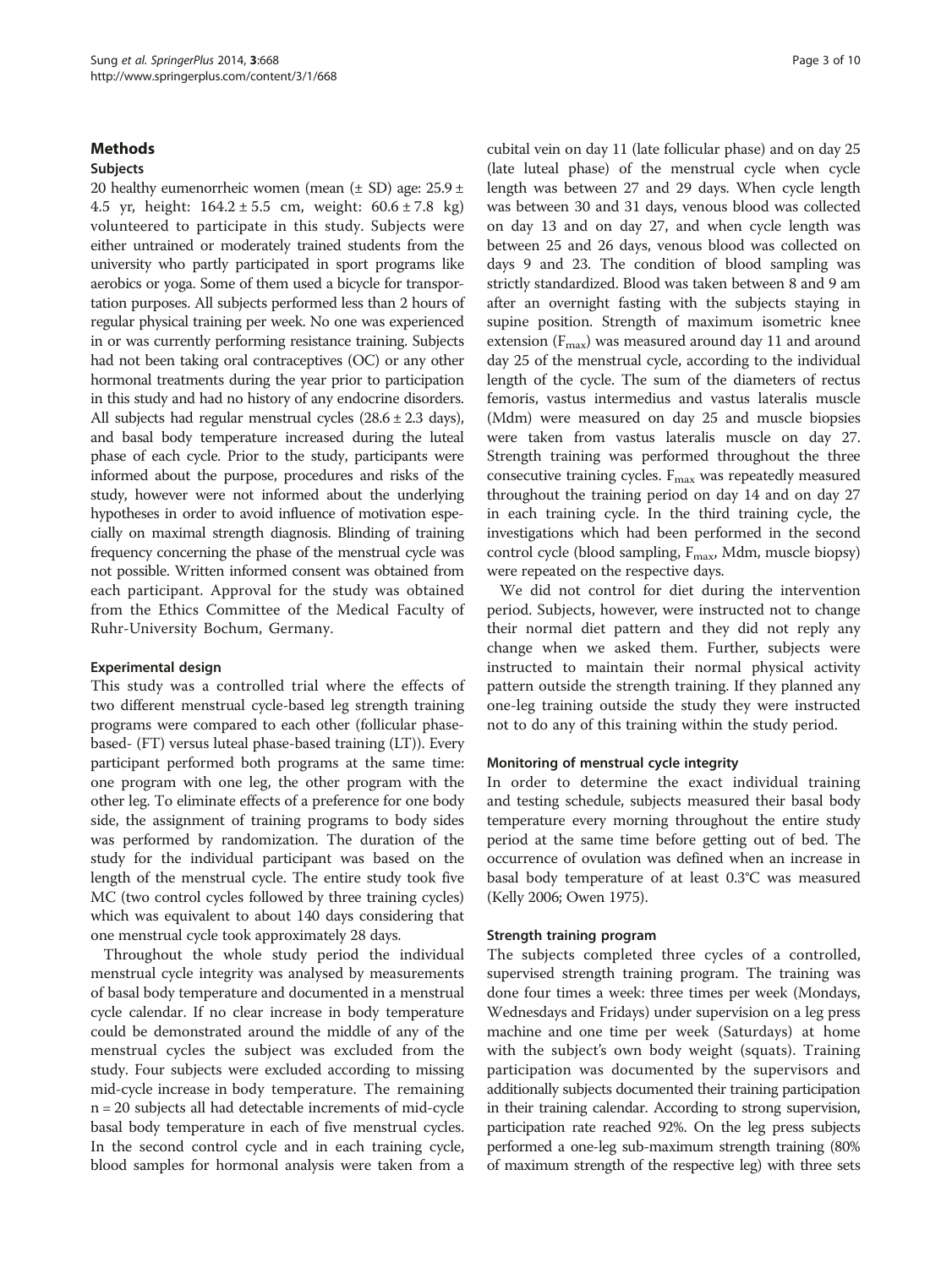of 8–10 repetitions until exhaustion and with 3–5 minutes of recovery between sets. More weight was added for the leg press exercise when subject performed more than 12 repetitions. At home they performed three sets of 15–20 one-leg squats with 3–5 minutes of recovery between sets.

One leg was mainly trained in FP (FT) and the other leg mainly in LP (LT). The strength training program started individually with the 1st day of the menstrual cycle. As soon as basal body temperature increased more than 0.3°C for 3 days subjects changed their training leg. This scheme resulted in eight times training sessions in FP and just twice in LP in the follicular phase based training, and in eight times training sessions in LP and just twice in FP in the luteal phase based training session (Table 1). The respective two training loads in LP in the follicular phase based training (FT), and in FP in the luteal phase based training (LT) aimed at conserving the induced adaptation processes.

#### Hormone analysis

Venous blood was centrifuged after blood clotting and the serum kept frozen at −80°C until analysis. Each sample was analysed for estradiol (E2), P4, total testosterone (T) and free testosterone (free T), and dihydrotestosterone-sulfate (DHEA-s). E2, P4, T, and DHEA-s were assayed by immunochemistry (Elecsys® 1010 System, Roche Diagnostics GmbH), and free T was analysed by radioimmunoassay (Multi-Crystal LB 2111 gamma counter, Berthold Technologies GmbH & Co. KG).

The Elecsys 1010 analyser is a fully automatic, run-oriented analyser system for determination of immunological tests using the ECL/Origen electro-chemiluminescent process. ECL is a process in which highly reactive species are generated from stable precursors at the surface of an electrode. These highly reactive species react with one another producing light. The system measures samples in the form of serum and plasma. Depending on the test used, the results are produced either as quantitative or qualitative results. All components and reagents for routine analysis are integrated in or on the analyser. The measurement signals produced are used by the Elecsys 1010 to calculate the results. The measuring cell is a sealed chamber and

consists of a working electrode, counter electrodes, a magnet and a photomultiplier. An immunological ECL test is made up of various pipetting steps, at least one incubation period and a measurement step. Generally, at least three test components (sample, reagent and microparticles) are pipetted into an assay cup. After the appropriate incubation period, the reaction mixture is aspirated into the measuring cell where the measurement process takes place. Each of these pipetting cycles is performed within a defined period (approximately 60 seconds).

The Multi Crystal LB 2111 gamma counter is a compact, robust and easy-to-use instrument for most applications where gamma-emitting isotopes are used. The 12 detectors are made of high-quality NaI well-type crystal providing best measurement geometry for gamma emitters located in the sample tubes. The principle of the analysis of free testosterone follows the basic principle of radioimmunoassay where there is competition between a radioactive and a non-radioactive antigen for a fixed number of antibody binding sites. The amount of I125-labelled testosterone analog bound to the antibody is inversely proportional to the concentration of the free testosterone present.

For the tests and reagents used in this investigation, the following lower detection limits were relevant: E2: 5.0 pg/mL; P4: 0.03 ng/mL; DHEA-s: 0.100 μg/dL; T: 2.5 ng/dL; free T: 0.18 pg/ml. Coefficients of variation were: E2: 4.4% (at 149 pg/ml); P4: 2.4% (at 1.57 ng/ml); DHEA-s: 2.8% (at 117 μg/dL); T: 10.2% (at 4.49 ng/dL); free T: 6.2% (at 1.87 pg/ml.). All blood samples from a single woman were analysed together to avoid inter-assay variations.

# Measurement of the strength of maximum isometric knee extension  $(F<sub>max</sub>)$

 $F_{\text{max}}$  of the right and left leg was measured separately once in late FP (day 11) and once in late LP (day 25) in the 2nd control cycle and in each training cycle.  $F_{\text{max}}$ was determined on a leg press machine (Medizinische Sequenzgeräte, Compass, Germany) using a combined force and load cell (GSV-2ASD, ME-Messsysteme GmbH, Hennigsdorf, Germany). Prior to testing the subjects underwent a 10-min warm-up period of aerobic, low-resistance ergometer cycling and were familiarized with the test and

Table 1 Study scheme and periodization of the strength training program of the follicular phase-based (FT) and the luteal phase-based training (LT) of the respective leg

| Pre training                      |                  | 3 training cycles |          |          |          |                 |                 | Post training                |  |
|-----------------------------------|------------------|-------------------|----------|----------|----------|-----------------|-----------------|------------------------------|--|
|                                   |                  |                   |          |          |          |                 |                 |                              |  |
| Hormones, Mdm, F <sub>max</sub> , | Training program | <b>FP</b>         | LΡ       | FP       | LP       | <b>FP</b>       | LР              | Hormones, Mdm, muscle biopsy |  |
| muscle biopsy                     | FΤ               | XXXXXXXX          | XX       | XXXXXXXX | XX       | <b>XXXXXXXX</b> | XX              |                              |  |
|                                   |                  | XX                | XXXXXXXX | XX       | XXXXXXXX | XX              | <b>XXXXXXXX</b> |                              |  |
|                                   |                  | max               | max      | max      | -max     | max             | ⊦max            |                              |  |

FP: follicular phase, LP: luteal phase, FT: follicular phase-based training, LT: luteal phase-based training, Mdm: muscle diameter, F<sub>max</sub>: isometric maximal force of leg extension, x: one single training session.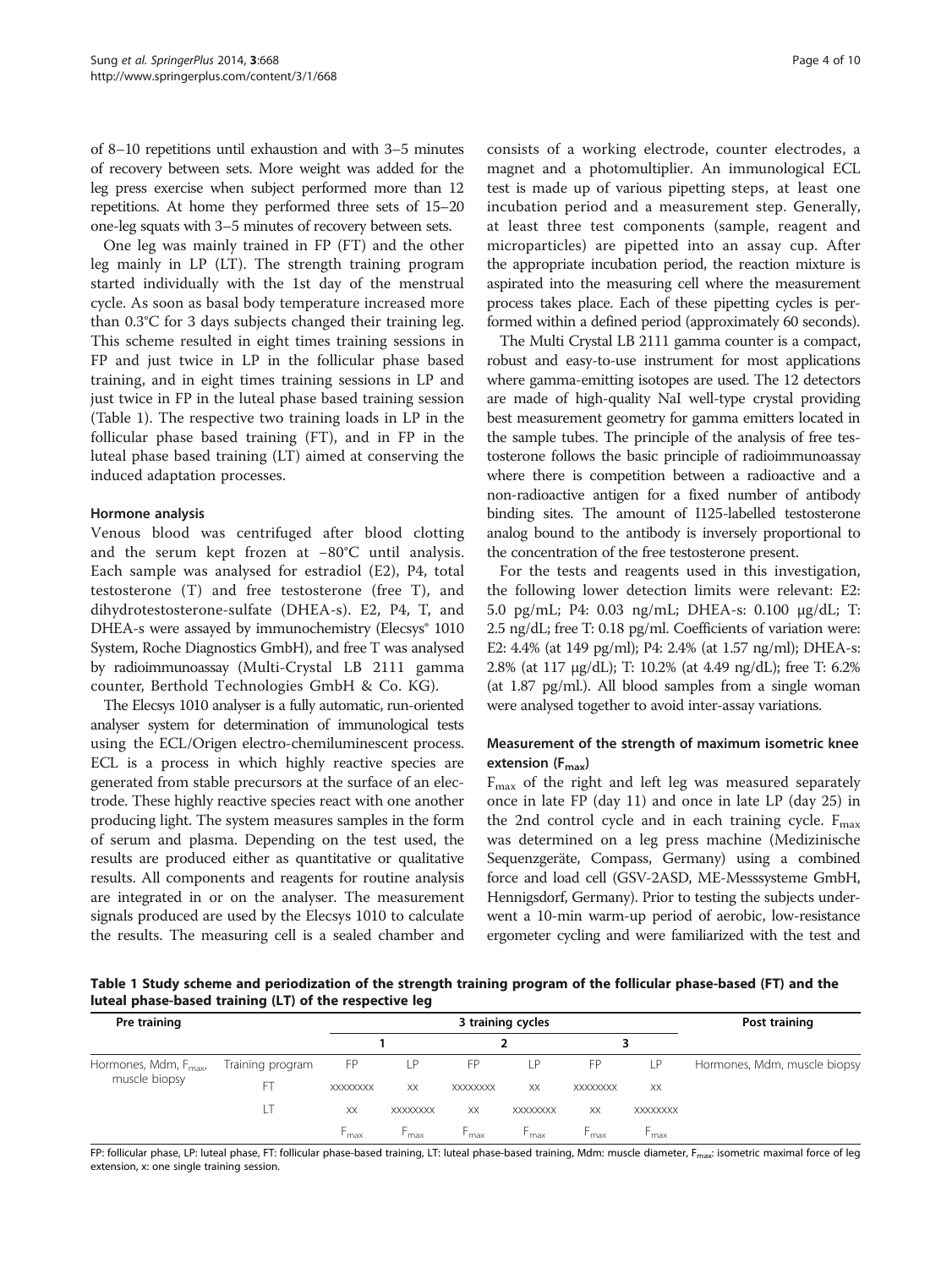the testing position (knee angle: 90°, ankle angle: 90°) on the leg press. Each measurement was repeated three times with 30 seconds of rest between the tests. The best result was selected for data analysis. Two subjects were not able to perform the isometric strength tests during the training cycles because of personal reasons. A reliability analysis was performed for the isometric measurement. The Intraclass Correlation Coefficient was 0.998, which indicates that the system has a high internal consistency (reliability).

### Determination of muscle diameter (Mdm)

Mdm of the rectus femoris, vastus intermedius and vastus lateralis muscle of the right and left leg was measured by real-time ultrasound imaging prior to and after training on day 25 in LP of the second control cycle and the third training cycle, analysing the distances between the outer and inner muscle fasciae using a Vivid I CE 0344 ultrasound device (GE Medical System, Solingen, Germany) with a parallel scanner (8 L-RS, 4.0–13.3 MHz) which provides 10 cm penetration depth of the sound wave and enables diagrams of deep lying muscles. The linear measurement of the shortest distance of the muscle depth was used. Previous studies showed that muscle cross-sectional area might reliably be measured using real-time ultrasound imaging (Martinson and Stokes [1991\)](#page-9-0). Subjects prevented long-lasting static muscular tension for at least 30 minutes prior to the measurement in order to avoid alterations in Mdm (Reimer et al. [2004](#page-9-0)). All subjects lay supine with stretched legs on an examination couch without any pad, cushion or pillow underneath. Ultrasound images were obtained half-way between hip bone and knee cap and the transducer was placed gently on thighs to avoid compression and distortion of the underlying tissue. The transducer was held at an angle of 90° to the muscle borders to ensure a clear image. The images were displayed and frozen on the screen and they were photographed to measure the muscle diameter. The positions of transducer were recorded for each muscle to reproduce the exact position after training intervention. The means of three measurements of M. vastus medialis, M.vastus intermedius and M. vastus lateralis were taken at the same site for all subjects and the sum of three muscles diameters was calculated and used for data analysis (Mdm). Reliability analysis was performed for Mdm determination. The obtained ICC was 0.997, indicating a high reliability of the ultrasound imaging of Mdm used in this study.

## Histochemical analysis of muscle samples

Muscle samples (70 mg - 300 mg) were obtained from the vastus lateralis muscle of both right and left leg by the percutaneous needle biopsy technique (Bergström [1962](#page-9-0)). Nine subjects volunteered to participate in muscle needle biopsies on day 27 of the second control cycle and of the third training cycle (about two days after the last training). The muscle samples were removed from the needle and oriented cross-sectional, mounted in a Tissue-Tek OCT (Sakura Finetek Europe B.V., Zoeterwoude, Nederland) embedding medium, frozen in isopentane cooled by using liquid nitrogen, and stored at −80°C for subsequent histochemistry. Thin sections  $(10 \mu m)$  were cut in a cryostat at −20°C and mounted on cover glasses for staining.

Histochemical analysis for the determination of muscle fibre types (types Ι and ΙΙ) was performed with adenosinetriphosphatase (ATPase) staining procedures using an alkaline pre-incubation at pH 4.3 and 9.6 (Brooke and Kaiser [1970](#page-9-0)). Moreover, muscle cell nuclei were stained with hematoxylin and eosin for nuclei-to-fibre (N/F) ratio analysis (Yan [2000\)](#page-9-0). Fibre type counting and measurements were performed on photographs. For muscle fibre composition, an average of 288 fibres from each sample was identified, and the percentage of each fibre type was calculated. For the muscle fibre diameter averages of 62 fibres (range 20–119) from each fibre type (type Ι and type ΙΙ) were selected and measured using Cell-D life science documentation software (Olympus life and material science Europe GmbH, Hamburg, Germany).

# Statistical analysis

Data are presented as mean values with SD. Normality of distributions was proved by the Kolmogorov-Smirnov test. A two-tailed paired t-test was used to evaluate improvements in training workload, of  $F_{\text{max}}$ , Mdm, fibre composition, fibre diameter and N/F between values before (pre) and after the training intervention (post). ANOVA with repeated measures was used to determine main effects of time, cycle phase, and time by cycle phase interaction. In all cases, P values <0.05 (two-tailed paired t-test) were taken to indicate statistical significance. The intra-class correlation coefficient of repeated measurements (ICC) was determined to evaluate reliability of the determination of  $F_{\text{max}}$  and Mdm (McGraw and Wong [1996, 2004\)](#page-9-0). Effect size and statistical power for changes in  $F_{\text{max}}$ , Fdm, and alterations in muscle morphological characteristics were analysed post hoc as a function of significance level α, the respective sample sizes, and the means and standard deviations of differences using G\*Power power analysis program (Faul et al. [2007](#page-9-0), Faul et al. [2009,](#page-9-0) Cohen [1988\)](#page-9-0).

# Results

# Number of training sessions

The total number of single-leg training sessions was approximately 28 sessions per leg and was not different between FT and LT (FT:  $N = 28.6 \pm 1.7$ ; LT:  $N = 28.1 \pm 1.9$ ;  $P > 0.05$ ).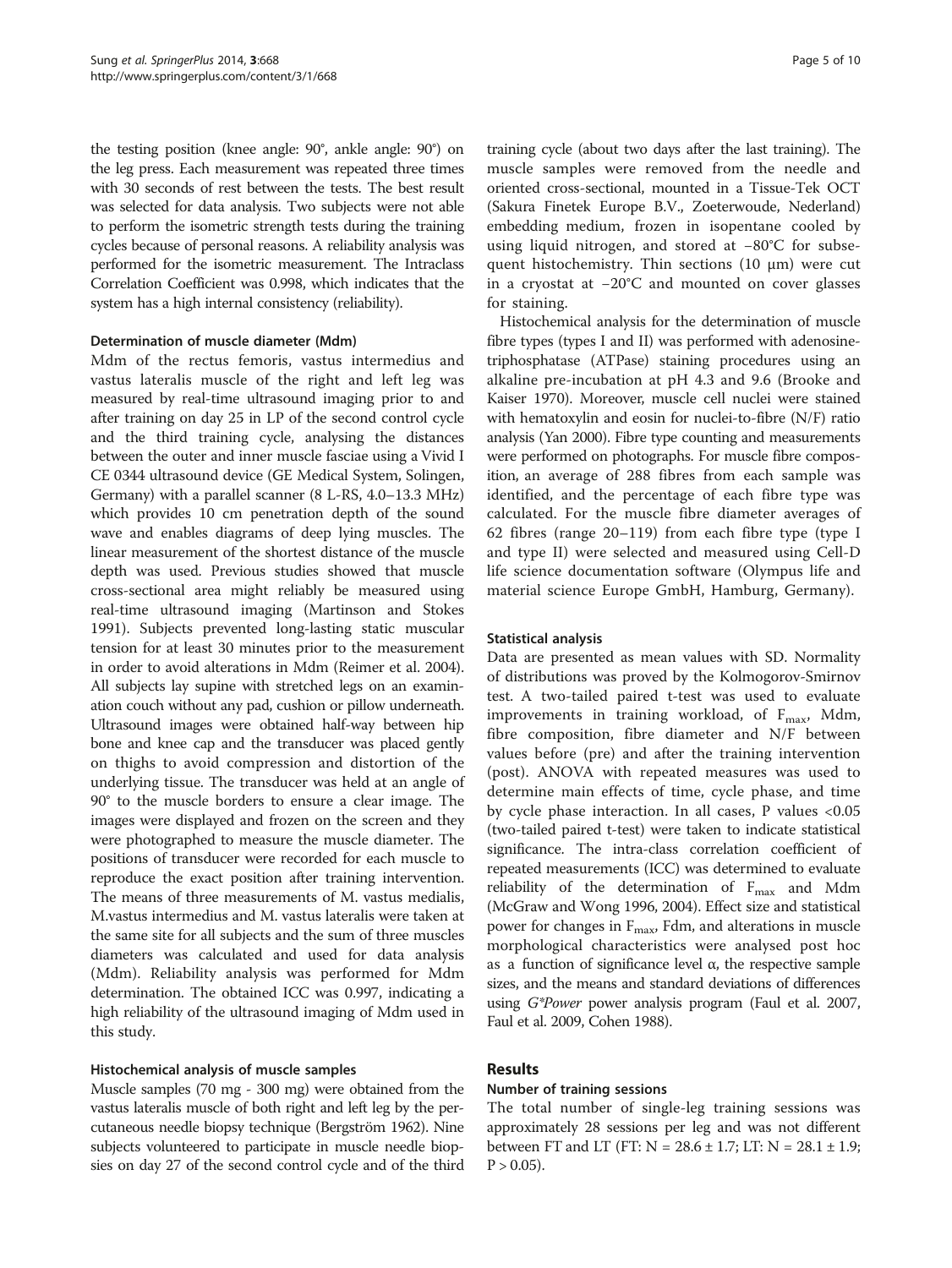#### Hormone concentrations

We did not find any significant differences in the serum concentrations of E2 and DHEA-s between day 11 and day 25 of the menstrual cycle prior to training, while P4 was significantly higher (effect size: 0.995, power: 0.98), and T and free T were significantly lower on day 25 compared to day 11 (effect sizes: 0.67 and 0.81, power: 0.76, 0.88, respectively) (Table 2). After the strength training period, E2 became significantly higher in LP compared to FP (effect size: 0.56, power: 0.61), and P4 became higher in LP compared to LP prior to the training intervention (effect size: 0.67, power: 0.77), while DHEA-s remained unchanged. The differences in T and free T between both days were no longer detectable after the training period. T declined significantly from pre- to post-training in FO (effect size: 0.64, power: 0.73), and free T tended to decline from pre- to post-training in FO (p = 0.066, effect size: 0.54, power: 0.56).

#### Maximum isometric muscle strength

 $F_{\text{max}}$  of one-leg knee extension muscles did not differ between FO and LU prior to the training period.  $F_{\text{max}}$  of knee extension muscles increased significantly  $(P < 0.05)$ after both types of training periodization compared to the pre-training level (Figure [1\)](#page-6-0). Absolute increase in  $F_{\text{max}}$  was significantly smaller after LT ( $\Delta$ LT: 188 ± 98 N) compared to FT ( $\Delta$ FT: 267 ± 101 N) (P < 0.05, effect size: 0.87, power: 0.96).  $F_{\text{max}}$  increased progressively during FT and LT compared to the mean of both measurements in the control cycle (Figure [2\)](#page-6-0).

#### Muscle diameter

The sum of Mdm of the three muscles increased significantly  $(P < 0.05)$  after both types of training periodization compared to the pre-training level. Increase in Mdm was significantly higher after FT ( $\Delta$ FT: 0.57  $\pm$  0.54 cm) compared

Table 2 Serum concentrations of E2, P4, DHEA-s, T and free T in the follicular phase (FP, around day 11) and the luteal phase (LP, around day 25) before and after three months of follicular phase-based or luteal phase-based strength training  $(N = 20)$ 

|                         |                 | Pre-training                 | Post-training  |                      |  |  |
|-------------------------|-----------------|------------------------------|----------------|----------------------|--|--|
|                         | FP              | LР                           | FP             | LP                   |  |  |
| $E2$ (pg/ml)            | $124 + 104$     | $114 + 71$                   | $92 + 70$      | $142 \pm 41$ †       |  |  |
| $P4$ (ng/ml)            | $0.82 + 0.53$   | $5.66 \pm 3.93$ †            | $0.78 + 0.50$  | $8.36 \pm 3.33^{+*}$ |  |  |
| $DHEA-s$ ( $\mu q/ml$ ) | $2.65 \pm 1.13$ | $2.52 + 0.83$                | $2.55 + 0.73$  | $2.58 + 0.73$        |  |  |
| $T$ (ng/ml)             | $0.44 + 0.20$   | $0.35 \pm 0.18$ <sup>+</sup> | $0.37 + 0.14*$ | $0.37 + 0.15$        |  |  |
| Free T (pg/ml)          | $2.57 \pm 0.86$ | $1.94 \pm 0.62$ †            | $2.14 + 0.62*$ | $2.06 \pm 0.60$      |  |  |

E2: estradiol, P4: progesterone, T: testosterone, pre/post-training: before/after three months of strength training.

FP: follicular phase, LP luteal phase, \*: P <0.05 post training vs. pre training, †: P <0.05 LP vs. FP.

to LT ( $\triangle$ LT:  $0.39 \pm 0.38$  cm) (P < 0.05, effect size: 0.47, power: 0.52, Figure [3\)](#page-7-0).

#### Muscle fibre characteristics

Fibre type distribution remained nearly the same after both kinds of strength training periodization with about 40% type I fibres and 60% type II fibres (Table [3\)](#page-7-0). Fdm increased significantly after FT in type II fibres ( $P < 0.05$ , effect size: 0.94, power: 0.70) and tended to increase after LT in type II fibres  $(P = 0.095,$  effect size: 0.63, power: 0.38), but remained the same in type I fibres after FT and LT. The N/F ratio increased significantly after FT ( $P < 0.05$ , effect size: 0.90, power: 0.66) and remained unchanged after LT.

#### **Discussion**

The most important finding of our study is a significantly higher (power 0.96) increase in  $F_{\text{max}}$  after FT compared to LT (Figure [1](#page-6-0)). This is in line with the main finding of (Reis et al. [1995](#page-9-0)) who described a higher percent increase in  $F_{\text{max}}$  after the second training cycle in the follicular phase-trained leg compared to the regularly trained leg (33% increase vs. 13% increase in  $F_{\text{max}}$ ).

The second important finding of our study is a significantly higher (power 0.52) increase in Mdm after FT compared to LT, which is in line with the higher increase in  $F_{\text{max}}$  after FT. This higher increase in Mdm after FT may be explained by a higher ratio between protein synthesis and protein breakdown during or after each strength training session in FP compared to LP (Oosthuyse and Bosch [2010\)](#page-9-0).

This study is the second one to address the planning of strength training with respect to hormonal fluctuations during the MC and the first to include the analysis of muscle cell parameters. We analysed the effects of a longer-lasting training period and we clearly varied the strength training periodization between FP and LP in contrast to the first study (Reis et al. [1995\)](#page-9-0) which strengthens the view that menstrual cycle induced alterations in hormone concentration are one probable cause for the differences in the height of strength increase. Plasma hormone concentrations, however, represent a balance among production, metabolism, utilization, clearance, and plasma volume. With our measurements we only considered one variable of a complex system, which additionally represents just the actual concentration. To minimize the variations in this system we strictly standardized the conditions during blood sampling, although this remains a limitation of the study.

The more pronounced increase in muscle strength and muscle diameter in FT compared to LT could be explained by the higher concentrations of T and free T during FP compared to LP in the pre-training and probably also first training period (Table 2), although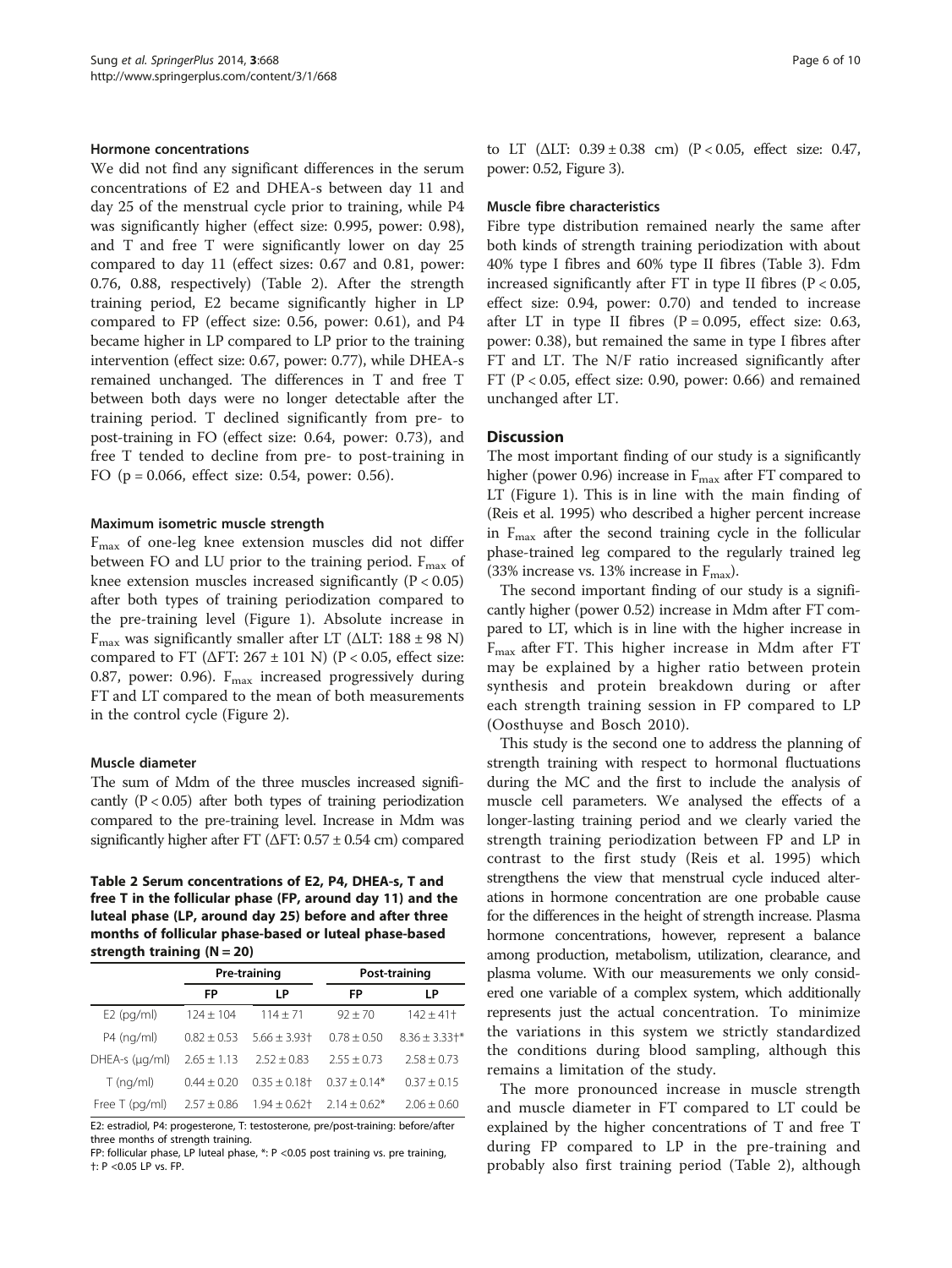<span id="page-6-0"></span>

Figure 1 Fmax before and after three months of follicular phase-based (FT) or luteal phase-based (LT) strength training (N=20); Pre: before training, Post: after training, \*: P < 0.05 post training vs. pre training, †: P < 0.05 FT vs. LT.

power of the effects is not very high and we analysed hormone concentration rather in the late follicular than in the early follicular phase which makes interpretation of the hormone values somewhat weak. This is another limitation of the present investigation. Data in the literature on variation of anabolic hormones throughout the menstrual cycle, however, are consistent with our most relevant findings. Since androgen secretion from the ovary is under luteinizing hormone (LH) control, it is not unexpected that ovarian androgen secretion varies through

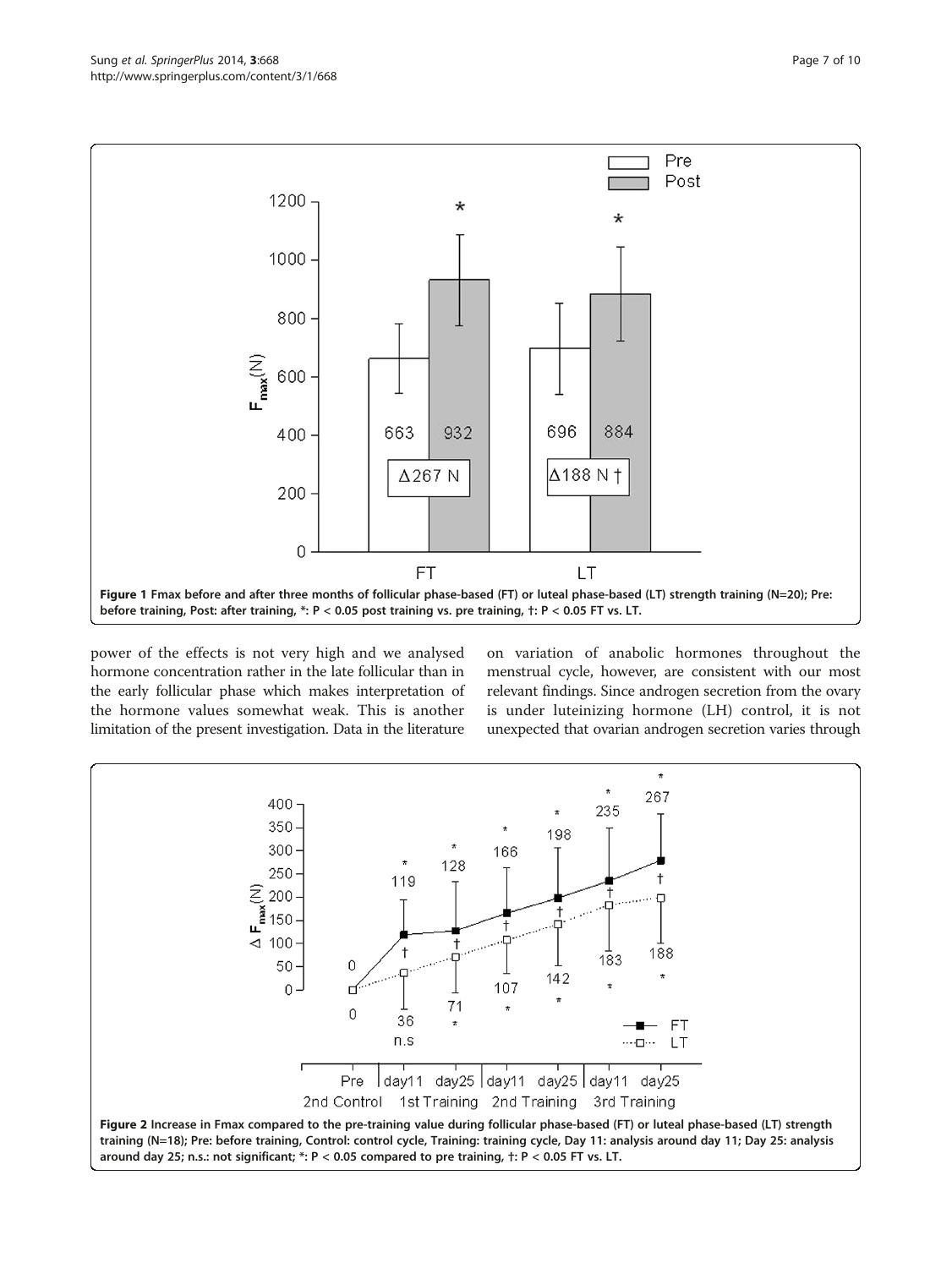<span id="page-7-0"></span>

the cycle: the blood levels of T have been described as lowest in the early follicular phase and then rising to their highest levels just prior to, or at the time of ovulation and then gradually fall during the luteal phase (Alexander et al. [1990;](#page-9-0) Jabbour et al. [2006;](#page-9-0) Longcope [1986\)](#page-9-0). Therefore, it seems probable that they account for differences in strength, muscle diameter, and muscle cell characteristics between follicular- compared to luteal phase-based strength training.

Furthermore, the higher increases in  $F_{\text{max}}$  and Mdm after FT might also be explained by menstrual cycle-dependent alterations of estradiol and progesterone. It has long been demonstrated that the ovarian hormones fluctuate during the menstrual cycle (Oosthuyse and Bosch [2010](#page-9-0);

Reilly [2000\)](#page-9-0). E2 peaks prior to ovulation and during LP, while P4 reaches its highest values during LP after ovulation (Van Look and Baird [1980](#page-9-0)). The ovarian hormones are known to have a noticeable influence on protein metabolism at rest and during exercise. It appears that progesterone is responsible for the consistent finding of increased protein catabolism in LP, while estrogen might reduce protein catabolism (Oosthuyse and Bosch [2010\)](#page-9-0).

The similar concentrations in E2 around day 11 and day 25 prior to the training period in our study are probably due to the fact that day 11 represents a phase very close to ovulation, when E2 is already elevated compared to early and middle FP (Van Look and Baird [1980\)](#page-9-0). A time point during the early follicular phase (around day 4 to 6) of the

Table 3 Muscle fiber type distribution (No), fiber diameter (Fdm) and nuclei-to-fiber ratio (N/F) before and after three months of follicular phase-based or luteal phase-based strength training  $(N = 9)$ 

|                  |                | Pre-training   |                |                 |                 | Post-training   |                |                  |  |  |
|------------------|----------------|----------------|----------------|-----------------|-----------------|-----------------|----------------|------------------|--|--|
|                  | <b>FT</b>      |                | LΤ             |                 |                 | FT              | LT.            |                  |  |  |
|                  | Type I         | Type II        | Tvpe I         | Type II         | Type I          | Type II         | Type I         | Type II          |  |  |
| No (%)           | $40.9 \pm 9.1$ | $59.1 + 9.1$   | $41.8 + 13.6$  | $58.2 \pm 13.6$ | $40.3 \pm 11.1$ | $59.7 \pm 11.1$ | $40.5 + 13.0$  | $59.5 \pm 13.0$  |  |  |
| $Fdm$ ( $\mu$ m) | $54.5 \pm 5.1$ | $45.8 \pm 5.8$ | $54.0 \pm 7.4$ | $46.8 \pm 7.9$  | $56.7 \pm 7.1$  | $52.5 + 7.0*$   | $57.0 \pm 3.4$ | $51.9 \pm 7.3$ # |  |  |
| N/F              |                | $2.9 + 0.4$    |                | $3.4 \pm 0.8$   |                 | $3.8 + 1.1*$    | $3.4 \pm 0.7$  |                  |  |  |

FT: follicular phase-based training, LT: luteal phase-based training, \*: P <0.025 post-training versus pre-training, #: P = 0.045 post-training versus pre-training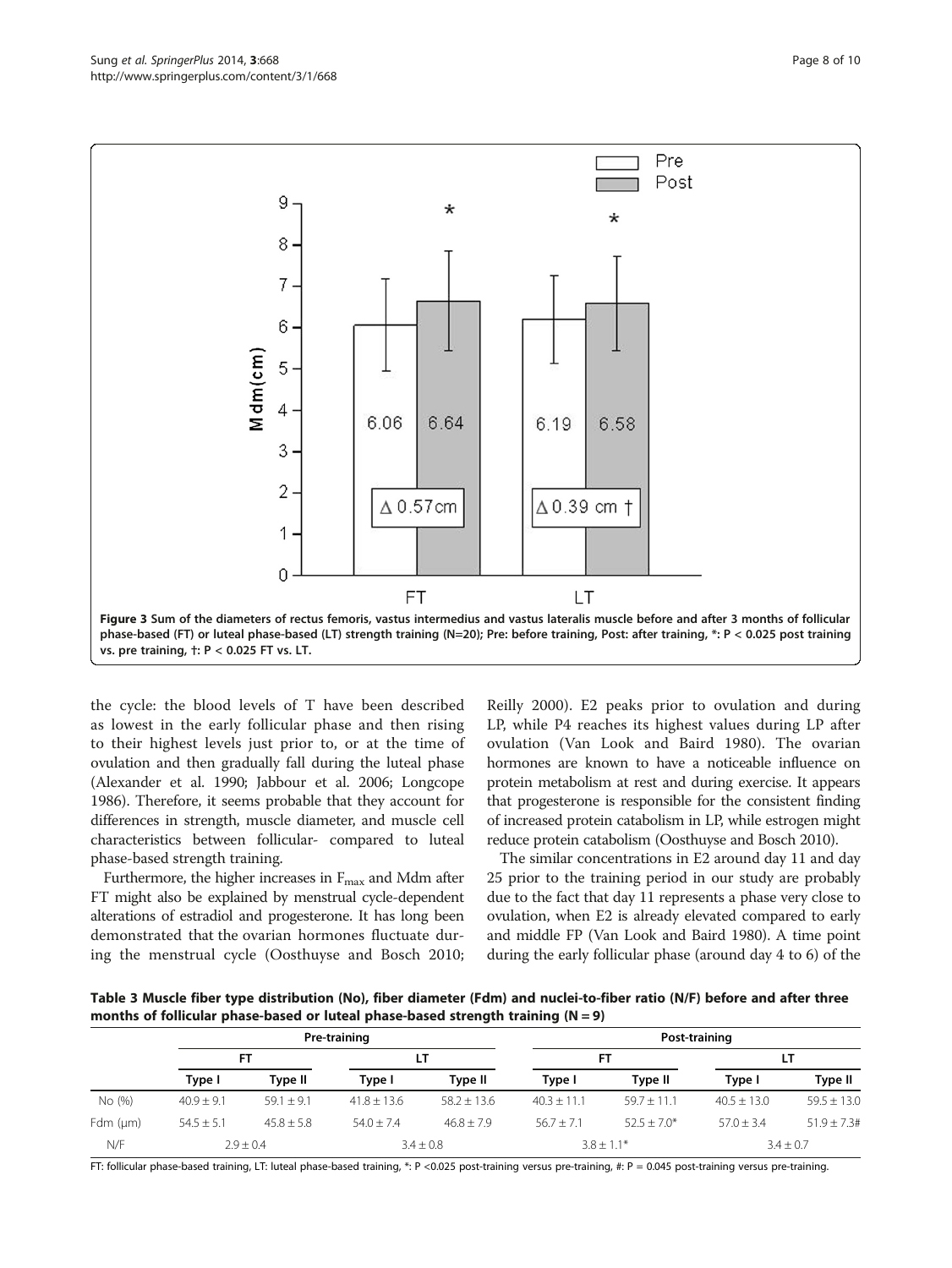menstrual cycle probably would have led to clearly lower concentrations in FP compared to LP for these hormones. This is a limitation of the study.

The higher value of E2 in LP compared to FP, the increase in P4 in LP, and the decline in T and free T in FP after the strength training intervention may be due to exercise- and training-induced changes in menstrual cycle physiology, including alterations in feedback regulation of steroid hormones. Recently, serum estradiol and progesterone have been shown to increase in the mid-luteal phase, and testosterone has been shown to decrease in the early follicular and in the mid-luteal phase after a single bout of resistance exercise in healthy young women, indicating that the responses of steroid hormones to acute resistance exercise are different between hormones and vary between menstrual cycle phases in young women (Nakamura et al. [2011\)](#page-9-0). The authors concluded that the menstrual cycle state may influence the exercise training-induced skeletal muscular adaptation, and that it would be possible for training programs for eumenorrheic women to be timed in accordance with the menstrual cycle in order to maximize anabolic effects.

We found an increase in serum estradiol and P4 in LP after 3 months of strength training, suggesting that the acute strength training-induced increase in the luteal phase described by Nakamura et al. ([2011\)](#page-9-0) might chronically lead to an increase in serum estradiol and progesterone basal concentration in this cycle phase. Further, we found a decline in serum testosterone in FP after 3 months strength training, suggesting that the acute strength traininginduced decline described by Nakamura et al. ([2011](#page-9-0)) might chronically lead to a reduction in serum testosterone basal concentration in this phase.

A remarkable finding of the muscle biopsy analysis was the significant increase in the type II fibre diameter after FT compared to only a tendency for an increase after LT. Resistance training has been shown to increase the volumes of myofibrils, of the interfibrillar space, of mitochondria and lipid droplets in females (Wang et al. [1993](#page-9-0)). An increase in the number and or size of myofibrils requires an increase in specific protein biosynthesis, which is dependent on anabolic agents such as testosterone and estrogens. Therefore, the slightly higher increase in cell diameter of type II fibres after FT compared to LT in our study is again in line with the higher increase in muscle strength and muscle diameter after FT compared to LT, and the well-known menstrual cycle-dependent alterations in anabolic hormones.

Interestingly, the N/F ratio increased after FT but remained unaffected after LT. Enlargement of muscle fibres is accompanied by an increase in the myonuclear number. Existing myonuclei are able to support a certain level of fibre hypertrophy. However, when the transcriptional activity of existing myonuclei reaches its maximum, the enhancement of the number of myonuclei is thought to become involved in the enhancement of protein synthesis (Kadi [2008](#page-9-0)). A substantial increase in the size of myofibres in the muscles requires the availability of satellite cells that can provide additional myonuclei to support hypertrophy (Adams [2006\)](#page-9-0). A variety of alterations in the surrounding environment of the satellite cell, including mechanical and growth factors, as well as hormonal signalling including testosterone could regulate the activation and proliferation of satellite cells (Kadi [2008](#page-9-0)). Furthermore, sex-mediated differences in muscle-fibre regeneration and satellite-cell numbers may be directly attributed to estrogenic influence, and estrogen may exert its influence on post-exercise muscle-satellite cell populations through events upstream of satellite-cell activation (Enns and Tiidus [2010\)](#page-9-0). Taken together, although spoken with caution to not over-interpret data, our results underpin a possible role of hormonal alterations, both of testosterone and estrogens, throughout the menstrual cycle in the process of satellite-cell incorporation-induced muscle hypertrophy.

# **Conclusions**

In conclusion, this study demonstrated that follicular phase-based strength training induced a greater effect on muscle strength, muscle and type II fibre diameters, and nuclei-to-fibre ratio compared to luteal phase-based strength training in untrained and moderately trained women. We recommend that eumenorrheic females without oral contraception base the periodization of strength training on their individual menstrual cycle.

#### Abbreviations

ATPase: Adenosine triphosphase; DHEA-s: Dehydroepiandrosterone sulfate; E2: Beta-estradiol; Fdm: Fibre diameter; Fmax: Maximum isometric force; FP: Follicular phase; Free T: Free testosterone; FT: Follicular phase-based training; LP: Luteal phase; LT: Luteal phase-based training; MC: Menstrual cycle; Mdm: Muscle diameter; N/F: Cell nuclei-to-fibre ratio; No: Muscle fibre composition; OC: Oral contraception; P4: Progesterone; T: Total testosterone.

#### Competing interests

The authors declare that they have no competing interests.

#### Authors' contributions

PP, ES, AH, TH and CM designed the experiment. ES and AH controlled all training interventions and collected all the data. PP and TH performed all muscle biopsies. MV analysed all muscle samples. PP, ES, AH and TH performed the statistical analysis. PP, ES, AH, TH and CM drafted the manuscript. All authors read, critically revised and approved the final manuscript.

#### Acknowledgements

The investigators would like to thank all subjects for their participation in this study, the Department of Medical Informatics, Biometry and Epidemiology of Ruhr-University Bochum for its support in the statistical analysis, Mrs. Michaela Rau for her assistance in all experimental procedures, and Mrs. Sabine Sommer-Brisse for her assistance in the study organization.